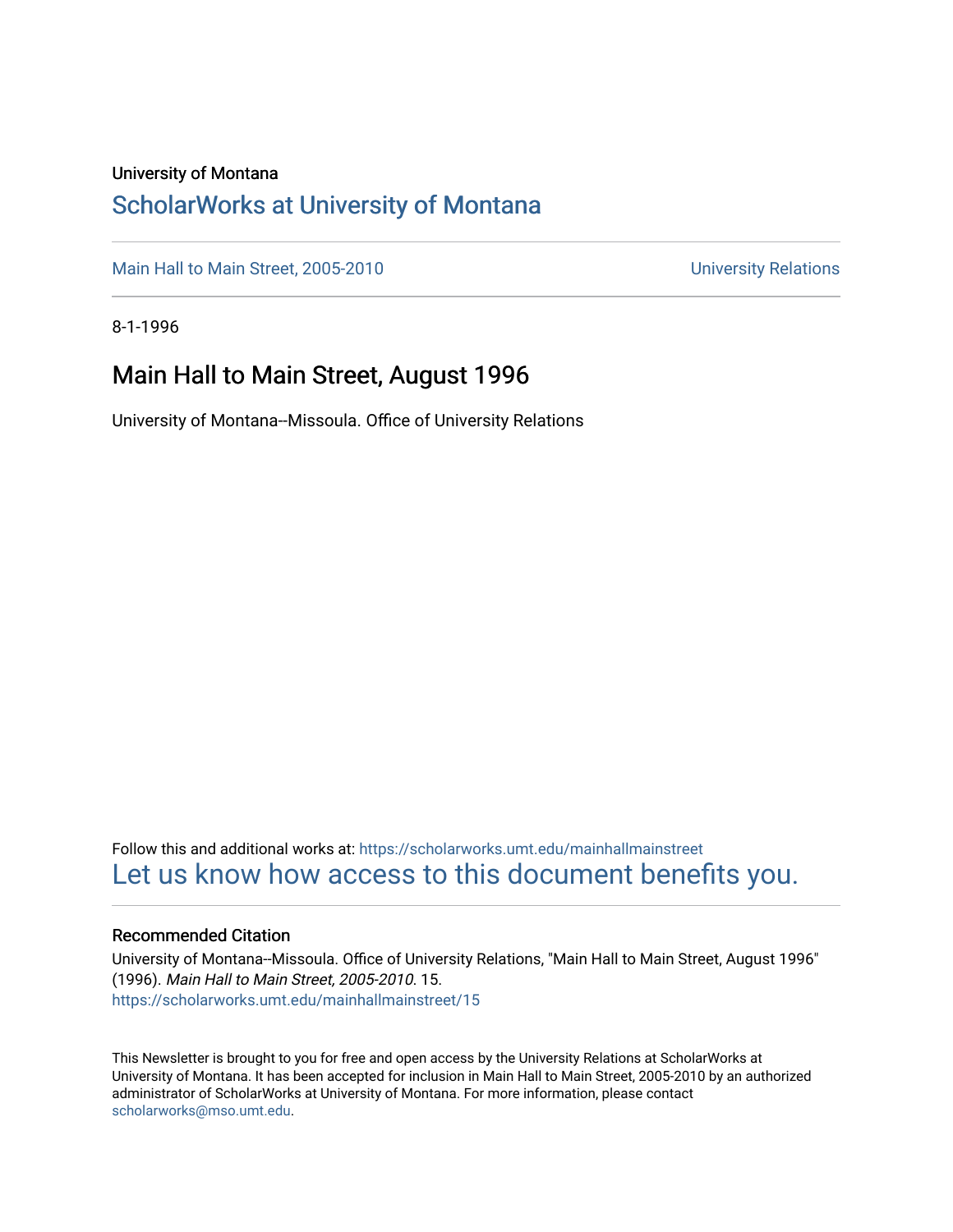

# **Griz sport new coats UM unveils new look in silver, maroon**

he long tradition of using maroon in place of copper as a spirit color has returned to University of Montana **A** playing fields.

UM's new silver and maroon football uniforms and the new Grizzly graphic image were unveiled Aug. 18 at the Great Griz Encounter, a family event held at Washington-Grizzly Stadium to show off the new look.

Hundreds of T-shirts and a thousand posters bearing the new Grizzly were distributed free to fans who turned out, to collect autographs from UM's reigning NCAA Division I-AA champion gridders.

The new Grizzly graphic image, created by Missoula artist Steve LaRance, will be used primarily for athletics and on UM apparel, said Annie Pontrelli, UM's community relations and outreach coordinator. The new Grizzly is part of UM's ongoing campaign to provide a consistent and uniform image.

We wanted an image that would convey the sense of power and magnificence of the Grizzly bear," Pontrelli said. "We feel that this new image reflects more accurately what our mascot is really all about."

### **Best-dressed bears**

The Grizzlies will sport maroon jerseys with silver numbers and white borders and silver pants when they play their first home game Sept. 14 against Cal Poly-San Luis Obispo.

Their uniforms for road games are white jerseys with maroon numbers and matching maroon pants. Their helmets are silver with maroon face masks and Griz logos.

Apparel with the new Grizzly graphic image in the spirit colors is available at licensed Missoula vendors and the Bookstore at the University Center.

#### **Tradition revived**

Copper, silver and gold will remain the official school colors,

but maroon will be the representative color for copper as it was for more than 50 years, Pontrelli said.

As far back as the early 1900s maroon, gray and gold were used on "M" sweaters, bear paw patches and athletic jerseys. A 1916 Kaimin article refers to a student body decision to use maroon, silver and gold for their "M" sweaters.

That tradition continued until 1967 when football coach Jack Swarthout brought 'Texas orange" to the Montana campus to represent copper.

Today, Swarthout says he prefers the maroon he wore as a UM athlete. During UM's centennial celebration in 1993, maroon and silver were the predominant colors used for publications and decorations.

### **Best-dressed fans**

One thing is certain: Grizzly fans like to wear their hearts on theirsleeves—and chests, backs and heads.

Grizzly fans boughtmore apparel with team and school logos than fans of other Division I-AA colleges and universities in the last year, according to the Atlanta-based Collegiate Licensing Co.

UM ranked 44th on the Collegiate Licensing Co.'s top 50 schools based on sales of apparel during fiscal 1995-96. The top five were Michigan, Nebraska, North Caro-TM lina, Kentucky and Penn State.

Once again, the fans helped UM edge out Marshall University, which ranked 45th, proving that

Grizzlies are more popular than the Thundering Herd for wearing in public. Rankings are based on royalties paid to the universities.

"For a state with no professional sports, UM's championship has been greeted with unbridled enthusiasm, translating into increased retail sales," said the CLC's Facts Fax distributed the week of Aug. 12 to member universities.

CLC, which represents 150 colleges and universities, is the largest collegiate licensing agency in the nation.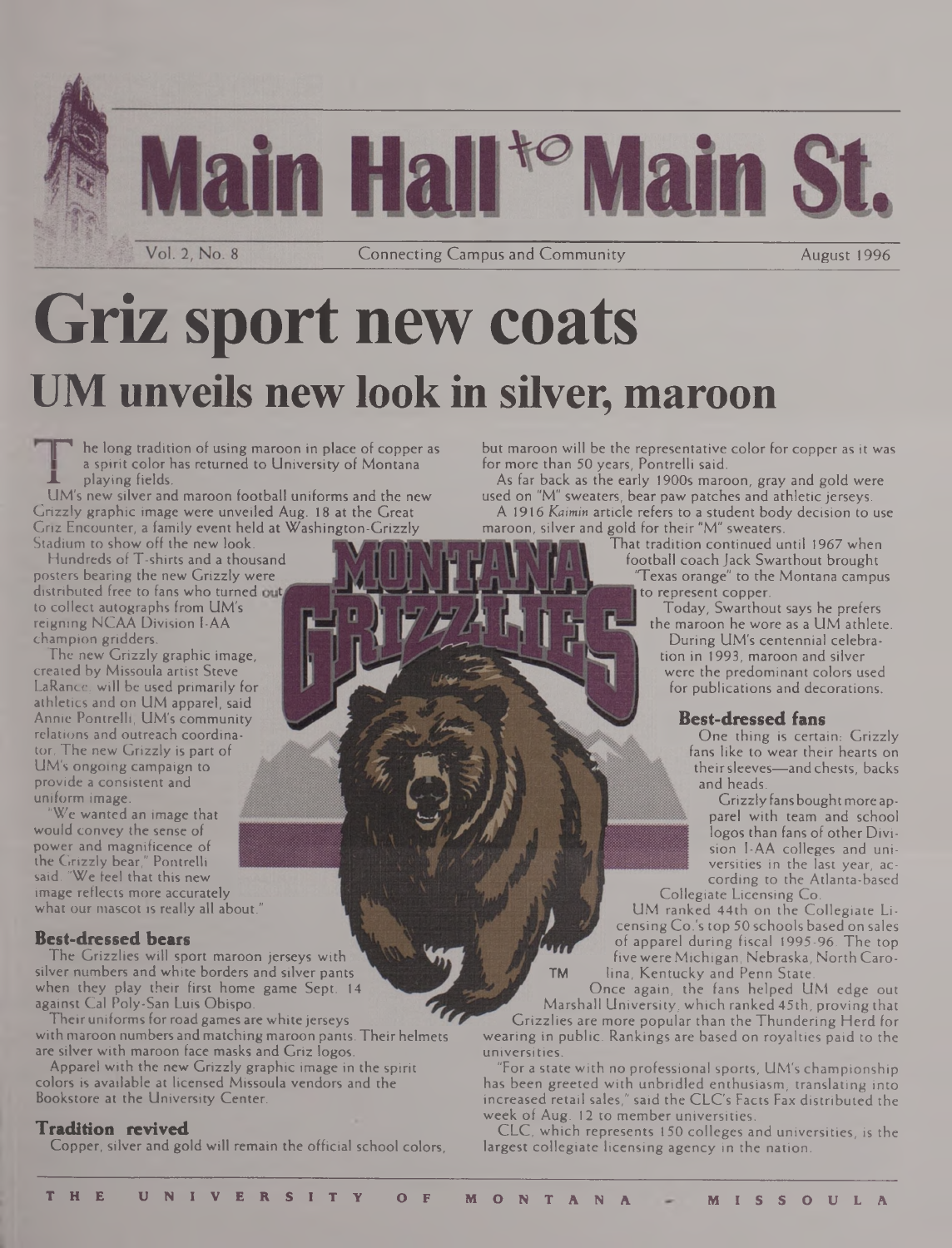# **Alums give students head start on career track**

#### *by Becky Shay*

hree years ago Bobby Burns took a chance and tried a fledgling caeer information program at UM. Today, Burns is a UM graduate with a job in the field of his choice.

Burns was one of the first UM students to sign-up for Ask An Alum, which matches students with alumni who work in career fields that interest the students.

"Students are bombarded with so many different organizations and avenues at the University alone, it's hard to know where to concentrate," Burns said. "This is a tremendous resource. The greatest asset is the resource of feedback, talking to people who have gone through it."

Burns, 23, graduated in May with a bachelor of arts degree in business finance. He immediately went to work for Norwest Bank as a credit analyst. He attributes part of his career success to relationships with alumni and the doors they opened for him.

'The key is to position yourself to be more ready and aware of the job market," Burns said. "All you need is to get your foot in the door and an alumni match will more often than not do that for you."

More than 1,000 alumni have volunteered to work with students. They range from Montana Supreme Court Justice William Hunt, to John



Dundas, who is production coordinator for Good Morning America Sunday in New York. There are 120 career consultants in Missoula, including Burns. Leigh Sullivan, coordinator for Ask An Alum, said **Bums**

most of the students who have used the program are surprised by the job market that awaits them.

"It's enlightening for students to see they can take several paths to end up in the same career field," Sullivan said.

Students pay a \$ 10 fee for one year of unlimited matches. Currently, only enrolled UM students can use the program, but the long-term goal is to have the service open to alumni, Sullivan said.

Ask An Alum personnel help students identify consultants who are best suited for them, and aid the student in making first contact. Although the alumni-

# **UM center focuses on practical ethics**

he University's long standing commitment to the study of ethics has taken a step forward with the creation of a universitywide Practical Ethics Center.

Deni Elliott, formerly Mansfield Professor of Ethics in Public Affairs at UM's Maureen and Mike Mansfield Center, will head the new center as director and professor of ethics. The center opened Aug. 15 in the Liberal Arts Building.

Establishment of the Practical Ethics Center recognizes the recent growth in ethics-related research and teaching projects throughout the University, Elliott said. The center will provide a central place and person to coordinate those activities.

Elliott will continue to teach Mansfield Center courses, work on the annual Mansfield Conference and consult for the Mansfield Center's ethics programs.

New initiatives in ethics include plans to create the nation's first

master's program in philosophy with a specialization in teaching applied and professional ethics, Elliott said.

The new center is a natural outgrowth of UM's long tradition of emphasizing ethics within its curriculum, Elliott said, adding that the University is nationally recognized as a leader in ethics education for undergraduates, graduates and professionals.

"The University of Montana is unique among public universities in having required course work in ethics and human values as part of the general education program for more than a dozen years," Elliott said. "Other universities look to UM as a model for how to incorporate ethics in the curriculum.

The Practical Ethics Center will be supported through grants and professional services as well as private donations. The University is seeking endowments for the center and its professorship, as well as for programs, lectures and library acquisitions.

student relationship may continue, after three months the consultant's name is placed back into a database for other students. Some consultants end up with a waiting list of matches.

Students aren't the only ones who benefit from Ask An Alum, said Gene O'Hara, Executive Vice President and Chief Operating Officer of St. Patrick Hospital. O'Hara is a 1969 UM graduate and has two children studying at UM.

"It's very rewarding to have a chance to sit down and talk with young people and hear what their goals and aspirations are," O'Hara said. "I wish this program would have been in place when <sup>I</sup> was a student at UM."

Career consulting is open to any alum who is interested. Alumni fill out biographical sketches that include information on education, employment and the ways and times in which they are willing to be contacted. It is not uncommon for a match to spend time job-shadowing a local consultant, while those alumni who live out of state may communicate with students by fax, email, telephone or letters.

*Ask An Alum is a program of UM's Office of Career Services. For more information on the program, call Leigh Sullivan at 243-2022.*

### **Radio/TV students win national award**

The UM Student Docum<br>
Unit has won the Soci<br>
Professional Journalist<br>
Mark of Excellence Award fo<br>
production, "Staying Home?" he UM Student Documentary Unit has won the Society of Professional Journalists' National Mark of Excellence Award for its 1995

The one-hour documentary focuses on a critical decision faced by young Montanans — whether to stay home and accept relatively low wages or leave the state to pursue higher incomes.

UM's documentary took top honors in the in-depth reporting category, besting entries from other regional winners, including much bigger schools such as the University of Southern California, Kent State University and Colorado State University.

Staying Home?" was produced by a team of 20 broadcast journalism and radio-television seniors in the UM School of Journalism's Department of Radio-Television.

The award will be presented at the society's national convention in Washington, D.C., Sept. 20. UM faculty advisers for the unit are Bill Knowles, Gregory S. MacDonald and Joe Durso Jr.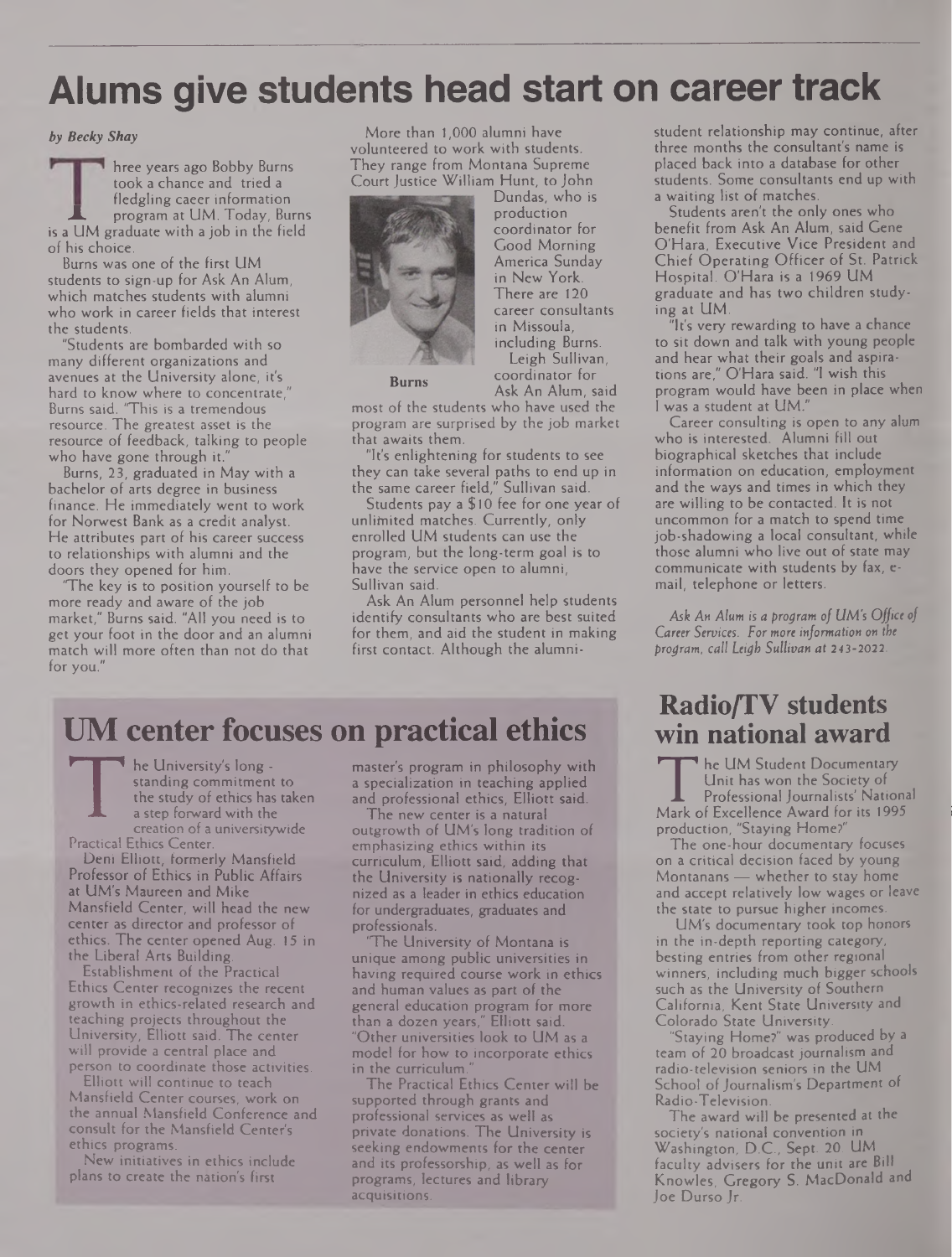

**Successful Prescription—**Six Missoula pharmacies invited four American Indian students from UM's Health Careers Opportunity Program behind their counters this summer for

an up-close view of pharmacists at work. For the past two years, seven School of Pharmacy alumni and their co-workers have mentored HCOP students in job shadowing to enhance the education of minority students seeking careers in pharmacy. "Their expertise is invaluable to students in demonstrating professional protocol," said Reno LoParco, HCOP coordinator.

Pharmacists who

participated in job-shadowing were Jim Rolle, St. Patrick Hospital, Dean Mikes, Community Hospital; Jim O'Connor, Palmer Drug, Richard Mack and Glenn Stocking, Rosauer's Drug, Lisa Yeager and Laurie Jette, Osco  $D \nparallel_{\mathcal{B}}$  and Ivan Kays, SavMor II at Tidyman's. Other pharmacists who contributed to HCOP were Christy Grund, SavMor II and Becky Deschamps, St. Patrick Hospital.

**Craig Credited—**Bonnie Heavy Runner Craig, director of UM's Native American Studies Program, received the second annual Joann Youngbear Community Service Award from the Missoula Indian Center. Craig was honored July 27 at the Fort Missoula First Nations Powwow. A former court administrator and judge for the Blackfeet Tribal Court, Craig has been at UM since 1990. The award is presented each year in recognition of outstanding service in providing for the health, social, educational, spiritual and cultural well-being of the local Indian community.

**Top Scholar—**A UM forestry student is among 50 U.S. graduate students selected from 311 applicants for a \$20,000 NASA Earth Science Graduate Student Fellowship. Michael White, a doctoral student from Santa Fe, N.M., works in UM's Numerical

Terradynamic Simulation Group with forestry Professor Steve Running, NTSC director. The NTSG pioneers new approaches for addressing regional ecological problems using emerging

> technologies in satellites, geographic information systems, computer simulation and visualization, and biophysical theory.

**Easing Transition—** Prospective students of UM can ask questions and voice concerns about returning to campus life at Wednesday evening informational meetings. The Office of Career Services provides Adult Re-entry Informational Meetings to address the admissions process and issues associated with

returning to school. The walk-in meetings are 6 p.m. Wednesdays in the Office of Career Services, Lodge Room 148.

**Family Fun—**Parents and siblings of UM students from across town and around the nation will meet on campus for Family Weekend Sept. 13-15. A full schedule of events includes a pregame brunch, the Grizzly football season opener game against Cal Poly-San Luis Obispo and campus tours. For a schedule or more information, call Annie Pontrelli, UM community relations and outreach coordinator, 243-2488.

**Budapest Bound—**Coach Robin Selvig and his Lady Griz basketball team will shoot their way across Austria and Hungary this month

on a seven-game tour that will take them Vienna and Budapest, among other places. This marks the first time the reigning Big Sky **Conference** champs have made



a trek to Europe. The men's team made a swing through England and the Netherlands last summer. "We hope to make this an educational experience as well as a basketball experience," Selvig

said. "We'll be playing some tough basketball against some of the best teams over there, but we will also have time to do some sightseeing." The trip was paid for primarily through private funds.

**Leading Librarians—**Karen Hatcher, dean of Library Services, recently became president of the Pacific Northwest Library Association. PNLA has more than 600 members representing public and academic libraries in Montana, Idaho, Washington, Oregon, Alaska, British Columbia and Alberta.



**Get Your Ticket—**From country music to Caribbean jazz and classical ballet to contemporary dance, UM Productions' 1996-97 Performing Arts Series offers something for every taste. Tickets are on sale now for the sevenconcert series that begins with Emmylou Harris Sept. 20. Because of University Theatre renovations, most of the concerts will be performed at the Wilma Theatre. Series tickets cost \$95 for the general public, \$85 for senior citizens and UM staff and faculty, \$75 for students and \$65 for youths. For a complete schedule or more information, call 243-6661. Tickets are available at TIC-IT-EZ outlets or call 243- 4999 or toll free at 1-888-842-4830.

**Russians In Residence—**Four junior faculty from Russia will be in residence at UM for the 1996-97 academic year under United States Information Agency training awards. Lyudmila Simonova of State University in Tyumen and Igor Paramonov of the Kazan Institute of Finance and Economics in Kazan will conduct research in the School of Business Administration with Associate Dean Bob Hollmann and Professor Roy Regel.

Andrei Nekrassov of Yaroslavl State University and Andrei Zashikhin of Pomor University in Arkhangelsk will be assigned to the history department and Professor Fred Skinner.



**HCOP student Eric Little Light in chemistry lab**